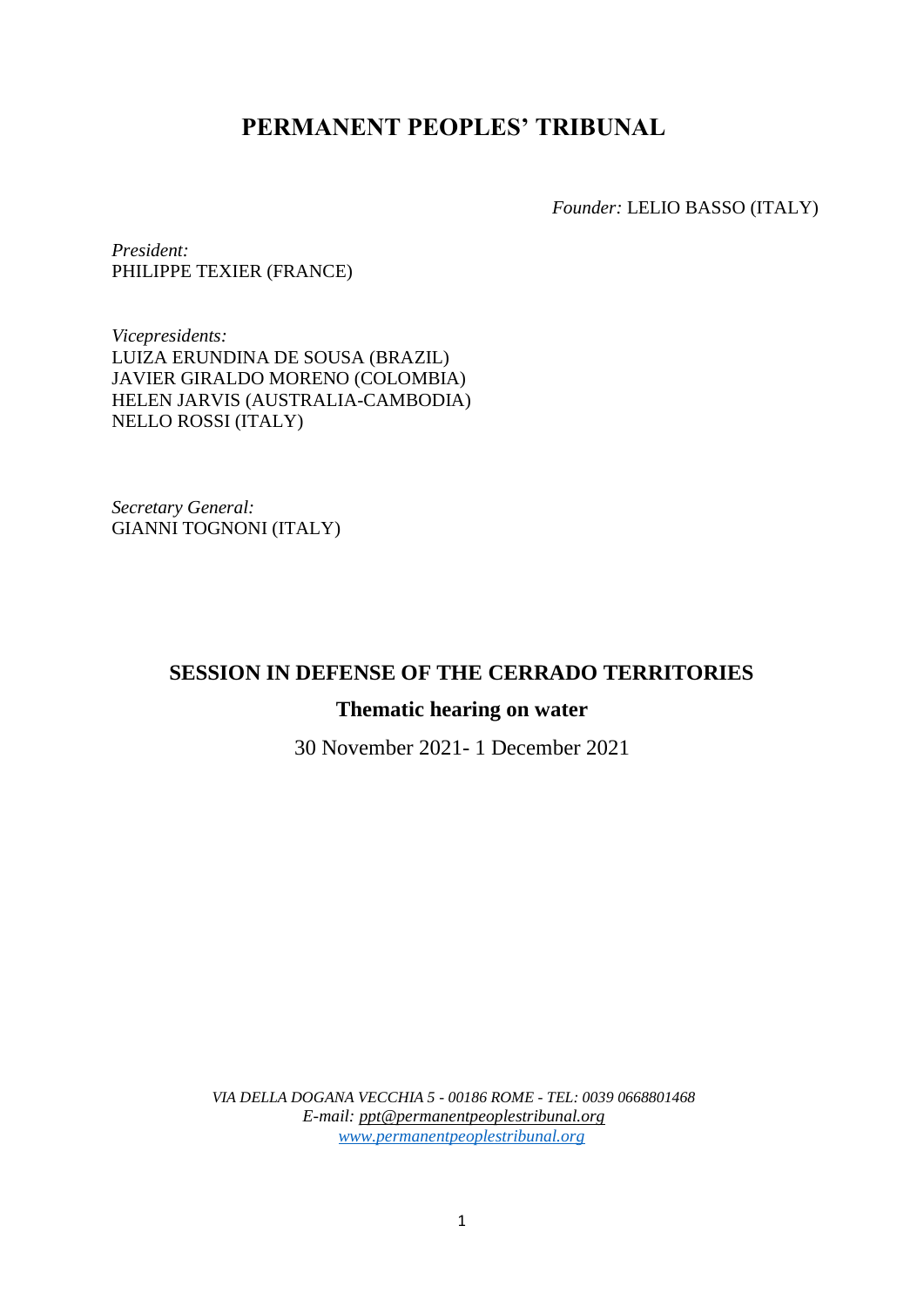# **INDEX**

| 3  |
|----|
| 4  |
| 8  |
|    |
| 11 |
| 15 |
| 18 |
| 20 |
|    |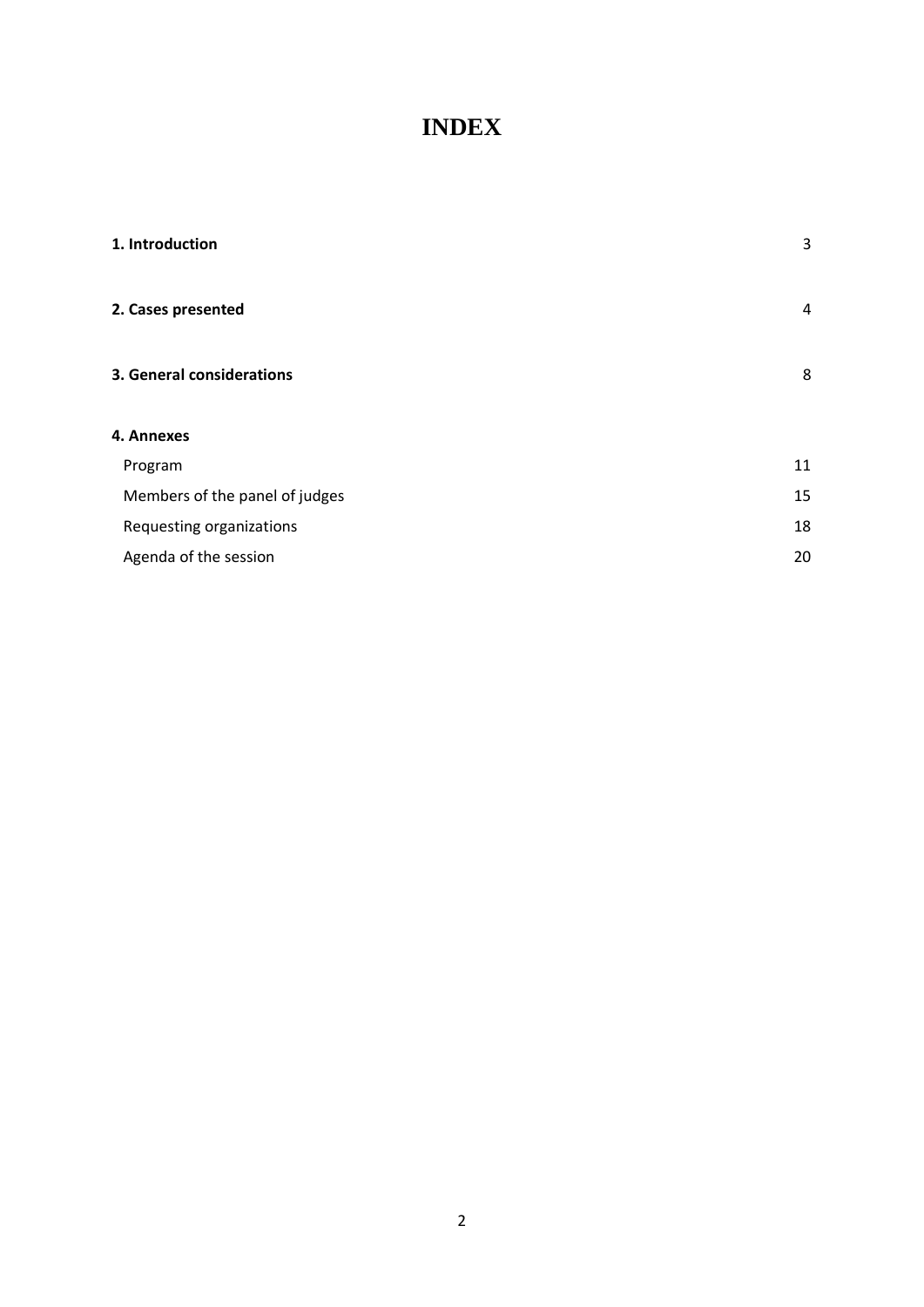# <span id="page-2-0"></span>**1. Introduction**

According to the program presented on the occasion of the Opening session of the Permanent Peoples' Tribunal (PPT), in response to the indictment submitted by a wide and representative spectrum of peoples, communities, organizations and individual members of civil society in Brazil, the first of the three planned thematic hearings was held on November 30 and December 1, 2021.

The panel of judges for this session includes: **Antoni Pigrau Solé**, professor of international law at the Rovira i Virgili University of Tarragona, Spain; **Deborah Duprat**, jurist and former Deputy Attorney General of the Republic of Brazil; **Mgr. José Valdeci** from the Diocese of Brejo, Brazil; **Eliane Brum**, Brazilian journalist; **Enrique Leff**, Mexican economist and environmental sociologist; **Rosa Acevedo Marín**, Venezuelan sociologist and professor at the Federal University of Pará; **Silvia Ribeiro**, Uruguayan journalist and researcher for the ETC Group; **Teresa Almeida Cravo**, professor of international relations at the University of Coimbra, Portugal, and **Philippe Texier**, French jurist and current president of the PPT.

The six cases chosen to illustrate the evidence related to the Water issue were carefully documented with a very effective articulation of data, audiovisual materials, community witnesses and analytical reports, highly coherent with the principal request of the indictment: ecocide and cultural genocide of the peoples of Cerrado. A relevant time was ensured for the exchange of questions and answers between the judges, the representatives of the communities and the experts.

The panel of judges expresses its very special gratitude to the communities of the Cerrado, for their courage, lucidity and richness of life, as well as for their efforts to respect the nature of which they are a part and protect the integrity of the biome on which the survival of humans and non-humans depends. Their testimony has provided full evidence also of the deep emotional involvement associated with the long struggles, the daily suffering and the cultural losses.

This statement, of course, does not want to, nor can it represent or advance a verdict on the crimes contemplated in the indictment, which will be formulated at the conclusion of the three thematic sessions. However, it is precise and timely, given the seriousness and urgency of the evidence already presented, to highlight the following points, which summarize the first reaction of the members of the jury:

1. With the complexity of its history, ancient and current, the Cerrado constitutes a context of priority interest not only for Brazil, but also for the spectrum of situations where plans declared as "development" are translated into projects that violate fundamental individual or collective rights, including the right to dignity, life and self-determination, while downplaying their loss as a "collateral effect" or "necessary sacrifices".

2. The quality and articulation of the documentation that was presented directly, and made available to the PPT in written, oral and visual form, appear as the product of a long-term work, very coherent with the realities investigated. These characteristics correspond to the methodology and logic of the PPT, which conceives its own mission, above all, as a recognition of the rights of peoples to be visible subjects in the public space with the right to a fully free expression of their culture and their lives.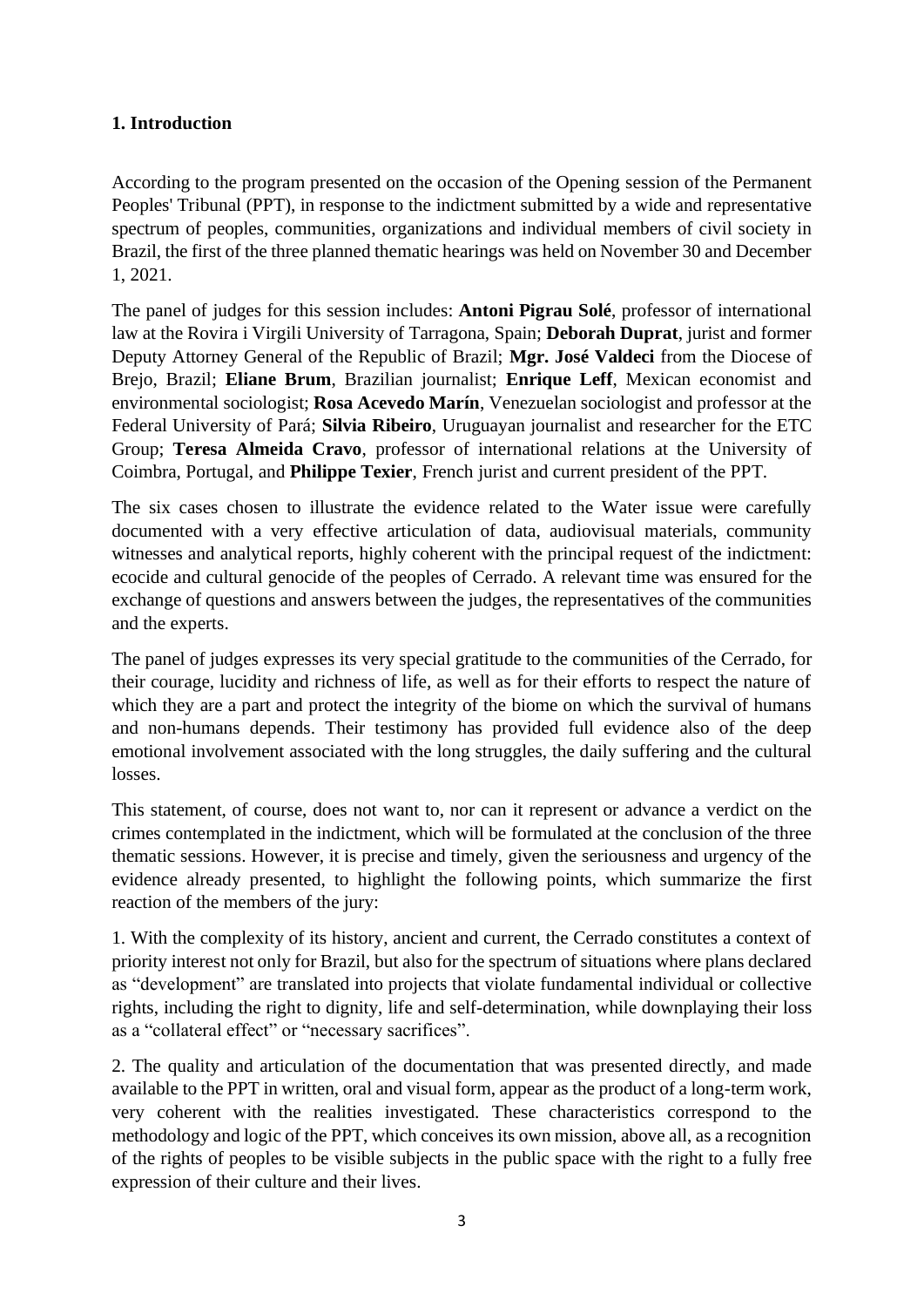3. The methodological consistency of the materials made available to the PPT highlights the seriousness and nature of the facts that were presented in support of the indictment, whether in relation to human and peoples' rights, or in relation to the contexts of nature and traditions that appear to be specifically relevant.

4. Taking into account the objectives set out in the indictment, the panel of judges recognizes the strength of the concrete and doctrinal arguments that impose the consideration of the Cerrado peoples as a reality with cultural, work and civilization characteristics that must be considered inviolable, respected and autonomous, regardless of the "development" plans proposed by external agents, whether public or private, or the result of collusive alliances, targeted to the destruction or structural marginality of the Cerrado peoples.

5. The panel of judges understands the urgency and relevance of the recommendations presented by the communities and will take them into consideration.

6. The panel of judges also recognizes the fundamental role that women have played, in each of these communities, in this collective struggle.

7. The panel of judges was particularly impressed by the strength of the collective memory of the witnesses, which was expressed always with a perspective not only focused on what happened, but also on the possibility and obligation of a creative future. The capacity and experiences of resistance that were presented and commented on, with very precise references, are powerfully representative of the conflictive situation of recent years, and document ancient roots shared by the communities.

## <span id="page-3-0"></span>**2. Cases presented**

The **first case** refers to the traditional pastoralist and riverine communities of western Bahia, who denounce the expropriation of their territories, in addition to the domination and predatory use of water by agro-hydro-business ventures, all of them included in the MATOPIBA Agricultural Development Plan (Maranhão, Tocantins, Piauí and Bahía states). It was explained at the hearing that these communities are part of the so-called Espigão Mestre, a great divider from which rivers and streams are born that feed the hydrographic basins of the São Francisco, Tocantins and Parnaíba rivers, and that this region is of fundamental ecological importance in the relationship Cerrado-Caatinga, being a producer of water for the Brazilian Semi-arid ecosystems. The expropriation of the traditional territories of these communities occurs through processes of "grilagem" (illegal appropriation of land) of thousands of hectares of public lands, as well as official support with public resources for the implementation of mega irrigation structures. The companies that violated the rights of the communities are clearly identified: in addition to the misappropriation of territories and waters, they hire gunmen and private security militias: to carry out all kinds of violence, such as death, destruction of the crops and goods, to restrict the right of free movement in the communities, mainly preventing them from accessing the fields, traditionally used for livestock. The huge extraction of water authorized by the environmental agency of the state of Bahia, there is associated with illegal extractive activities which threaten the destruction of the Corrente river basin: signs of death are clear in the Arrojado river, perennial streams become temporary, springs and trails that dry up, contamination and poisoning by pesticides are ubiquitous in the rivers. These communities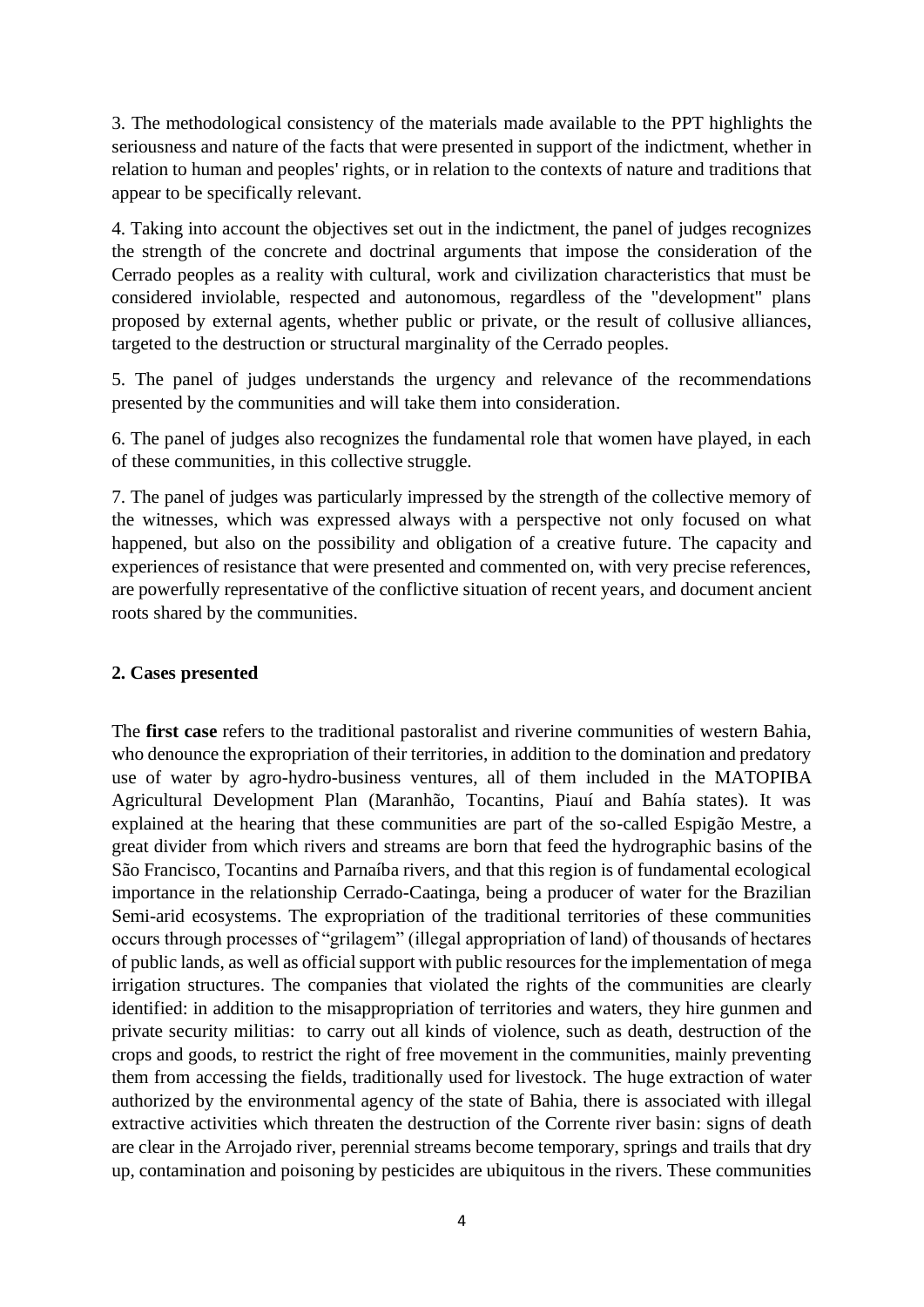of these areas also denounced the legal and illegal deforestation of thousands of hectares of native vegetation by these projects, as well as the responsibility of the Instituto do Meio Ambiente e Recursos Hídricos (INEMA), in the state of Bahia, for the uncontrolled issuance of authorizations of deforestation and water donations. They also point to the omission of the local Judicial and Legislative Power and denounce the lack of consultation established by Convention 169 of the International Labor Organization.

The **second case** involves the indigenous peoples Krahô-Takaywrá and Krahô Kanela, whose territories are located in the basins of the Formoso and Javaés rivers, which are respected, esteemed and venerated by these peoples, who have an ancestral bond with their waters, associated to its creation myth and, therefore, sacred spaces where the *encantados* live. Since 1979, the federal and state governments started the Río Formoso Project, which involves the implementation of flood irrigation infrastructure for the development of monocultures of rice, watermelon and transgenic soybeans, based on the intense consumption of water and pesticides. Thousands of hectares of public lands were donated to agribusiness producers, thus removing them from the status of a common good, and transferring them to the negotiable stock of private lands. The irrigation infrastructure was financed with public resources from state resources and the Banco Nacional de Desenvolvimento Econômico e Social (BNDES). These indigenous peoples, in addition to other traditional communities existing in the region, denounce the situation of water insecurity in which they live, as well as the enormous socioenvironmental damage generated by the Río Formoso Project and many others that have been added, including the construction of dams. Also in this case, the appropriation of traditional territories intensified in the absence of any prior, free and informed consultations, as provided for in Convention 169-ILO. The specific responsibility of the State Secretariat for the Environment and Water Resources of Tocantins (Semarh) and the Institute of Nature of Tocantins (Naturatins) must be underlined: in addition to making the projects viable, they do not carry out the inspection and adequate monitoring of dams, canals, aqueducts and pumping stations illegally installed in rivers, thus allowing the predatory use of water resources. Naturatins also omits the guarantee of the multiple uses of water and the participatory management of this common good, as determined by Law 9,433, of January 8, 1997. The Formoso and Javaés rivers had their flows seriously reduced and others are sedimented, streams and lakes reduced their amount of water and others dried up completely, with the death of fish and compromising the right to sovereignty and food and nutritional security of the peoples and communities of the region. Indigenous people, especially women, report that they have to walk miles in search of water to drink, cook, and do housework. Traditional reflux crops have become unviable due to changes in the dynamics of rivers, and the quantity and diversity of fish, the main source of protein for local communities, has been drastically reduced, in addition to their contamination by pesticides, producing food insecurity, and diseases until then nonexistent.

The **third case** refers to the *veredeiras* communities in the north of Minas Gerais, concentrated in extensive areas of gerais (plateaus without fences, as an area of common use) on the left bank of the São Francisco River. The paths (valleys where the water flows) are located in the middle of the closed areas and play a crucial role in the hydrological balance of the aquifers, since they regulate the flow of hundreds of streams that form the main rivers that flow into the São Francisco river. The *veredeiros* developed an agro-extractivist production system, with itinerant crops in swamps and forests, collection and release of animals, with houses near the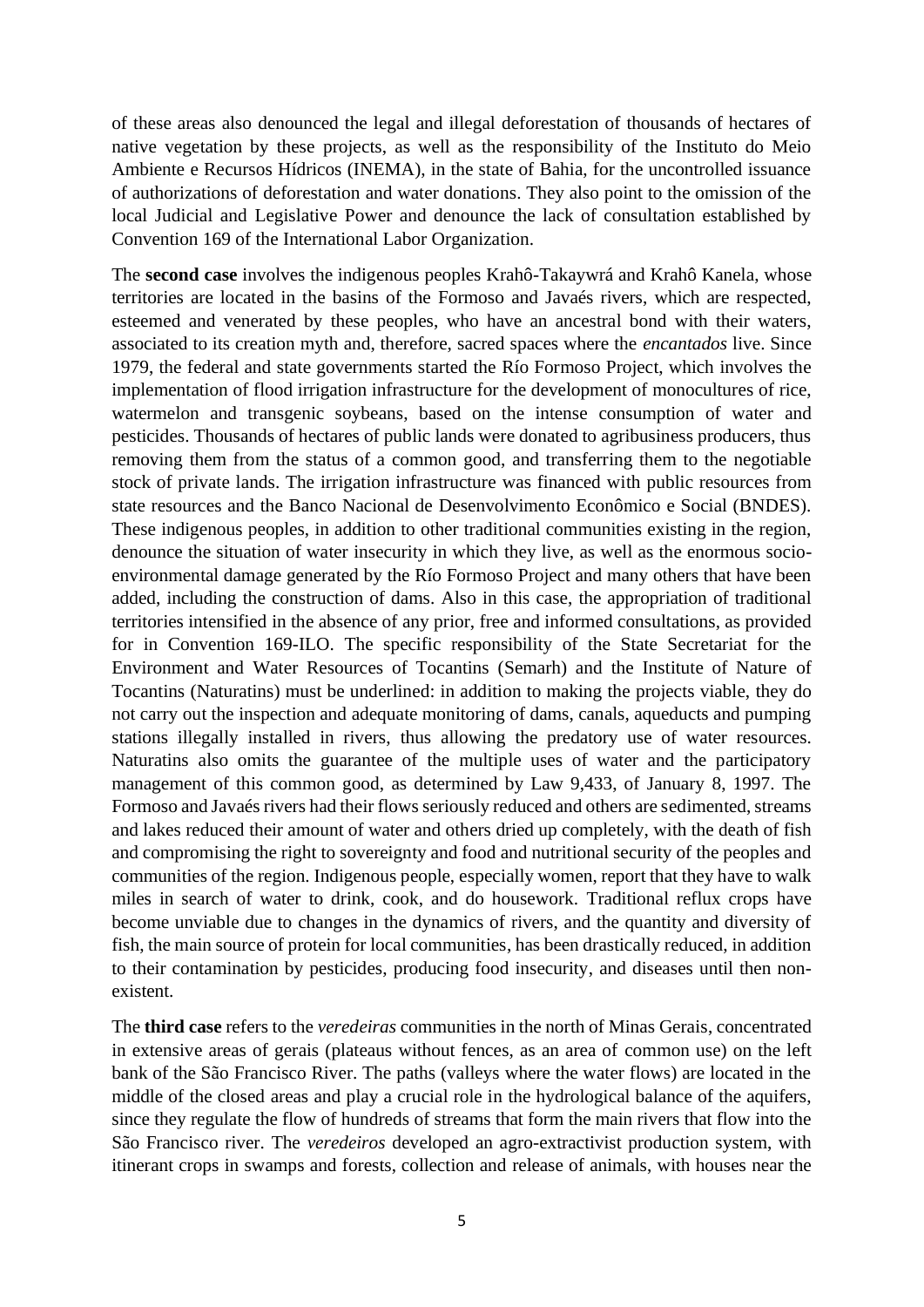waterways. However, in the late 1970s, their common areas began to be privatized for the planting of eucalyptus, which, in turn, drained swamps and roads for irrigation, while native vegetation began to supply the furnaces of the steel companies that settled in the region. By not being able to use the plateau and forest areas that were privatized, the *veredeiras* communities began to face another threat: environmental agencies, which created mosaics of conservation units formed by national and state parks, with restrictions on the traditional use of their resources and the criminalization of their practices. These communities are currently fighting for the assertion of their identity and for the recovery of at least part of their territory, by retaking the "Territory Veredeiro Berço das Águas". They accuse the Government of Minas Gerais (Instituto de Terras de MG and Instituto Estadual das Florestas) and the Federal Union (IBDF, extinct and incorporated by IBAMA- Instituto Brasileiro do Meio Ambiente e dos Recursos Naturais Renováveis) for the implementation of programs and projects that drove the process of expropriation of their traditional lands and territories, as well as environmental devastation.

The **fourth case** is related to the rupture of the toxic waste dam of the iron mining company Vale S / A, B1 in the Córrego do Feijão mine, in the municipality of Brumadinho-MG, which dumped tons of sludge with toxic substances into along the Paraopeba River, contaminating the entire hydrographic basin and causing the death of 272 people. The complaint presented to the PPT comes from the Cachoeira do Choro community, located on the banks of the Paraopeba River, which reports that this river, a tributary of the São Francisco River, is part of the history and regional memory, being fundamental for the constitution of cultural diversity and, therefore, allowing communities' socio-environmental, economic, spiritual and food relationships with water and nature. Due to the above-mentioned crime, Vale S / A became a defendant in several actions proposed by the Public Ministry (federal and state) and the Public Defender's Office of Minas Gerais. These actions were brought together and, in July 2019, they received a ruling determining full reparation to the families, communities and municipalities affected by the rupture of the dam. It was also determined that the scope and cause of the damages would be determined by judicial expert opinion. However, instead of advancing in full reparation, the justice institutions, the state of Minas Gerais and Vale S / A signed a judicial agreement in February 2021, without the communities having knowledge or any possibility of participation, while clearly suffering the consequences of the agreement. In addition, Vale S / A has supported the occurrence of the statute of limitations, stating that the damages cannot be repaired because three years have already elapsed since the disaster occurred. The community denounces severe water shortages, restricted access to it and insecurity in the use of water, generated by high water pollution. When COPASA and Vale perform analyses, the results are not disclosed. The impact of these events on the right to sovereignty, as well as on food and nutritional security, as well as the impacts on the generation of income from fishing, productive yards and tourism is highlighted.

The **fifth case** involves the Macaúba peasant community, located in Catalão de Goiás, where 40 families live. They have begun to see, since the 70s, the advance of mining (extractivist and chemical) in the Serra Quebrada, its waters and its territory, basically run by transnational companies that extract niobium and phosphate, raw materials destined exclusively for export. The companies Mosaic Fertilizers and CMOC (China Molybdenum Company) are identified as the main violators of the rights of the community, with public financing from the BNDES-National Bank for Economic and Social Development. Since the installation of the mining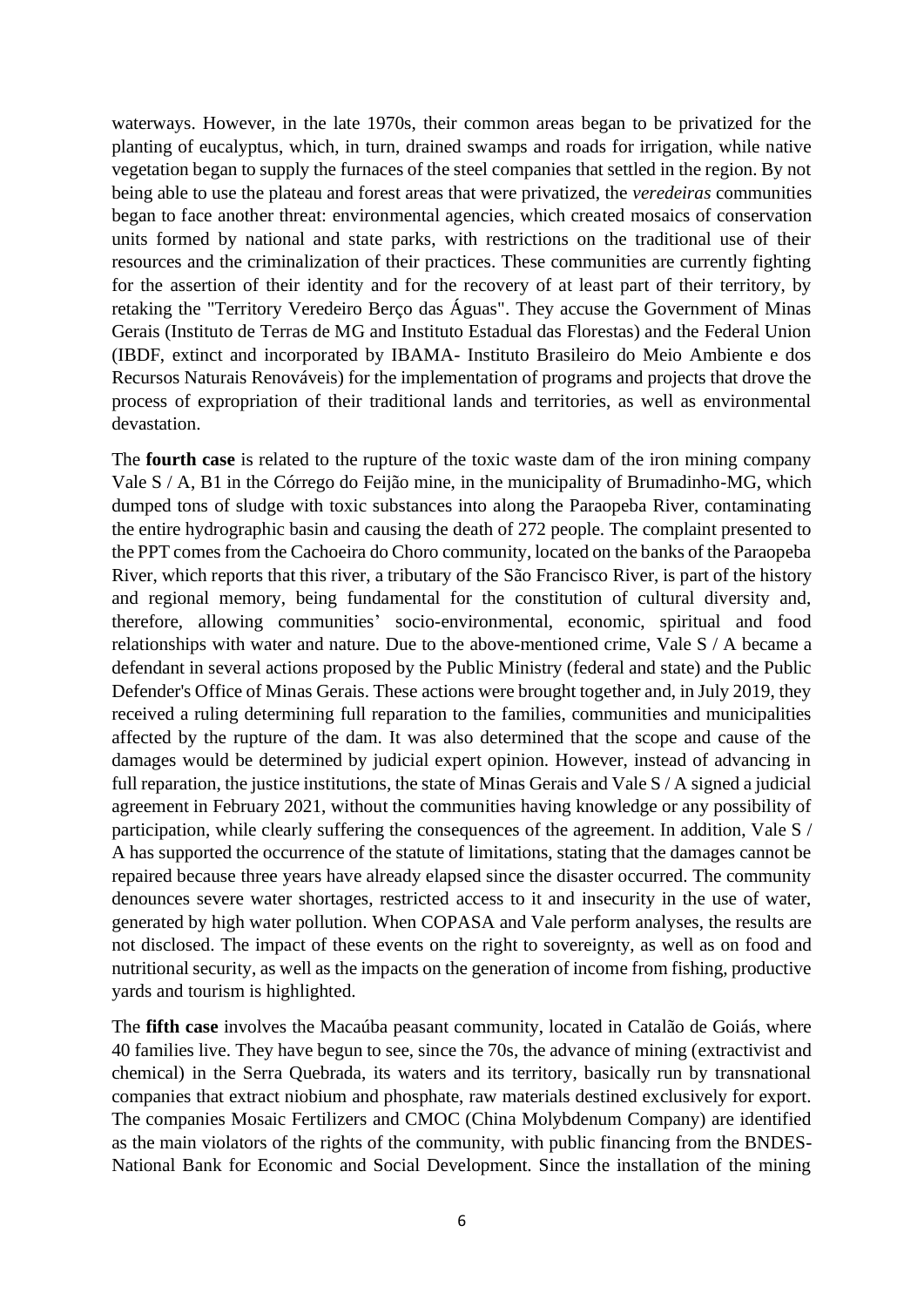companies in the municipality, there has been a chronic process of expropriation of the lands of peasant families, now intensified by the intention of Mosaic and CMOC to expand their exploration areas into the Macaúba community. In addition to the forced eviction of homes, schools were closed, prompting migration to the outskirts of Catalão. The 40 families that resist in Macaúba are victims of judicial processes to carry out their forced eviction, in addition to practices that constitute harassment, such as: individualizing negotiations with peasant families (affecting community management); cooptations and internal conflicts, which lead to the weakening of the social organization; an offer of negligible value that, once not accepted, is deposited in the courts, forcing farmers into a legal battle. With the loss of territory and the means of production, collective identity is seriously threatened, especially since more and more men and women from the countryside have become employees of mining companies in the region. In addition, Mosaic has two phosphate waste dams in the Catalão municipality, very close to the Macaúba community, one of which has 32 million cubic meters of waste (almost three times the capacity of the Brumadinho dam, which collapsed). The planting of eucalyptus along with the extraction of minerals has caused the springs located in the community to dry up, remain underground and are surrounded and contaminated with toxic waste. The corporations are creating a shortage of drinking water for human consumption and for the production of family agriculture, in addition to the destruction of the flora and fauna of the Cerrado. The community assigns responsibility to the state of Goiás, including its Judicial Branch, which issued decisions in favor of new expropriations of families in the Macaúba community, and to the State Secretary for the Environment and Sustainable Development, which issues environmental licenses and renews licenses and concessions contrary to legal norms and without adequate studies.

The **sixth case** refers to the *Geraizeira* communities of Vale das Cancelas, which have occupied this territory, located in the Serra da Bocaina in Minas Gerais, for at least seven generations, and which develop their economy based on complex knowledge about the cycles and dynamics of nature. In the higher plateaus, they carry out traditional livestock farming, in addition to hunting and gathering fruits and medicinal plants, and, in the ebb and low areas, they develop family farming. In the *tabuleiros* (intermediate zones), they build their houses and cultivate small gardens. However, from the end of the 70s, agribusiness dominated and began to destroy the plateaus, mainly through the monoculture of eucalyptus and pine trees. Since 2000, there has been a process of invasion by mining corporations in the traditional territory of *Geraizeiro*. The deterritorialization of the *Geraizeira* communities was supported by the judicial apparatus, through murky possession processes and registration of license plates without valid titles, in addition to an avalanche of individual processes against families in order to cover up the characteristics of conflicts and collective rights, weakening their fight. There are also reports of harassment, death threats and coercion by private security guards hired by companies. With the cornering (enclosure) of the *Geraizeira* communities in the caves - areas around the watercourses -, denying access to the *chapadas* (plateaus), together with the intensive use of pesticides, the communities have been losing productive autonomy due to the destructuring of their traditional way of life. Environmental crimes are numerous: deforestation, sedimentation of springs and watercourses; soil, air and water pollution; reduction of the diversity and quantity of fish due to the degradation of water quality; disappearance of animal and plant species; appearance of diseases in native fruits. All this could worsen if Block 8, an open-pit mining project, is implemented without any consultation process based on Convention 169 of the ILO, by including the construction of the second-largest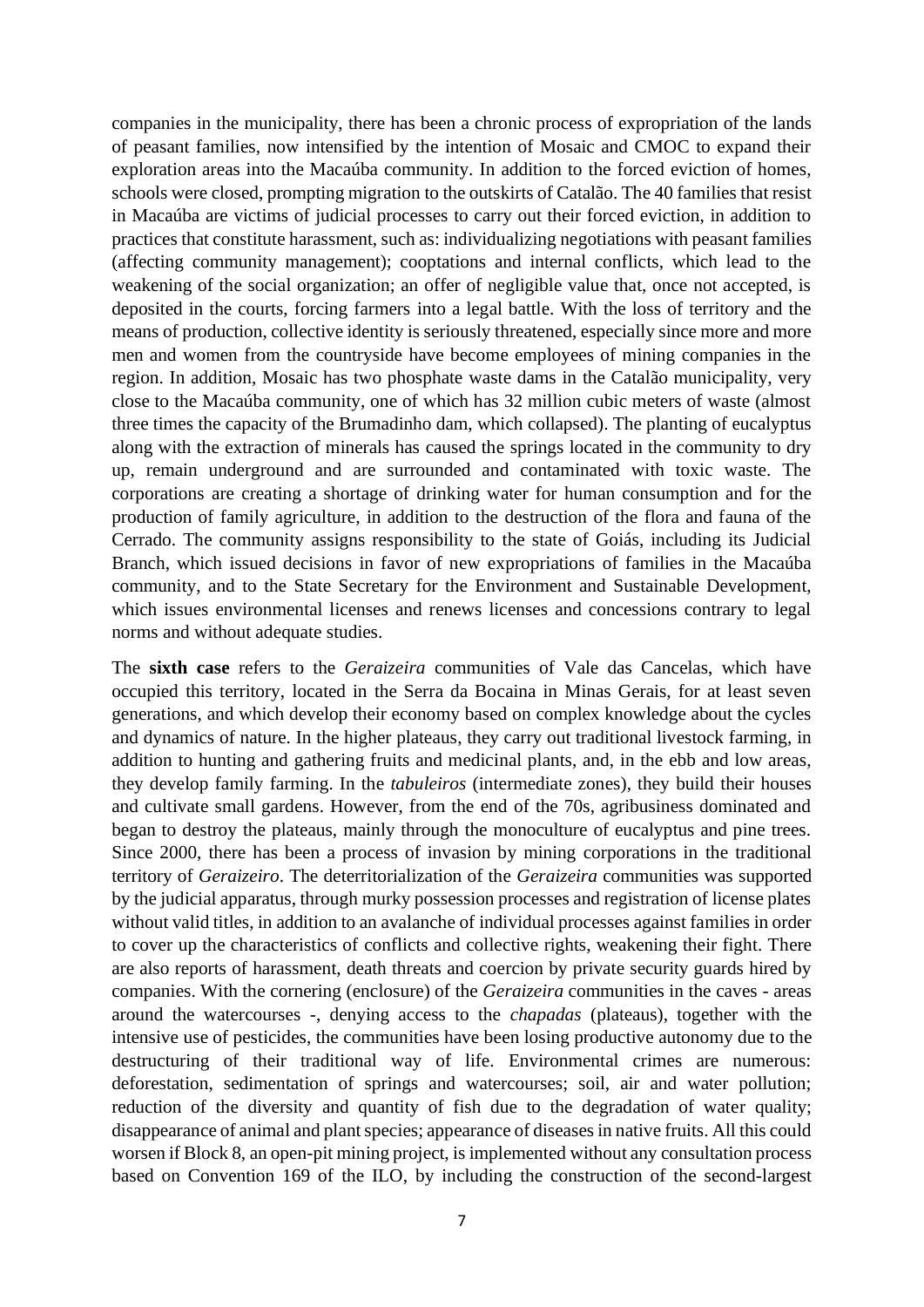pipeline in the world. The communities accuse, in addition to the companies: the federal government, for coordinating the program that expropriated traditional lands; IBAMA, which in 2019 reviewed the decision on the environmental license of the pipeline in a fragmented manner; and the Agência Nacional de Águas, which granted a license to the mining company SAM (responsible for the pipeline) allowing the abusive consumption of water in a region with serious scarcity problems. As for the state of Minas Gerais, there is an omission in the face of violations of the rights of the communities, as well as an active contribution to the implementation of this predatory model. The processes of construction of Consultation Protocols in Minas Gerais are under pressure not to be carried out.

#### <span id="page-7-0"></span>**3. General considerations**

All the cases that are submitted to consideration have common characteristics which are fully consistent with the competence of the PPT. All the complainants present themselves as "tribal peoples" under the terms of Convention 169 of the International Labor Organization. After conceptualizing in its article 1, item 1, tribal peoples and peoples "considered indigenous", the Convention establishes, in its item 2, that "Self-identification as indigenous or tribal shall be regarded as a fundamental criterion for determining the groups to which the provisions of this Convention apply". Two aspects need to be underlined: both the definition of indigenous peoples and that of tribal peoples are quite open, converging in a single vector: the social, cultural, economic and political organization that distinguishes them, totally or partially, from other sectors of the surrounding society; the central defining element is the consciousness of identity on the part of the group itself.

In Brazil, points I and II of article 3 of Decree 6040, of February 7, 2007, which establishes the National Policy for the Sustainable Development of Traditional Peoples and Communities, deserve to be transcribed:

"I - Traditional Peoples and Communities: culturally differentiated groups that are recognized as such, that have their own forms of social organization, that occupy and use territories and natural resources as a condition for their cultural, social, religious, ancestral and economic reproduction, using knowledge, innovations and practices generated and transmitted by tradition;

II - Traditional Territories: the spaces necessary for the cultural, social and economic reproduction of traditional peoples and communities, whether for permanent or temporary use, observing, with respect to indigenous peoples and quilombolas, respectively, the provisions of arts. 231 of the Constitution and 68 of the Law of Transitory Constitutional Provisions and other regulations".

Already in the Preamble of its the Statute based on the Universal Declaration of Peoples' Rights proclaimed in Algiers on July 4, 1976, the PPT is clearly targeted to be "a tribune of visibility for the affirmation of the rights of peoples exposed to severe and systematic violations by public and private actors, at national and international levels". As clearly shown in the above preliminary analysis all the cases involve alleged severe violations that have been practiced over a long period of time, by private, including transnational agents, supported by public actors, without the Brazilian Judicial Power having produced preventing protective or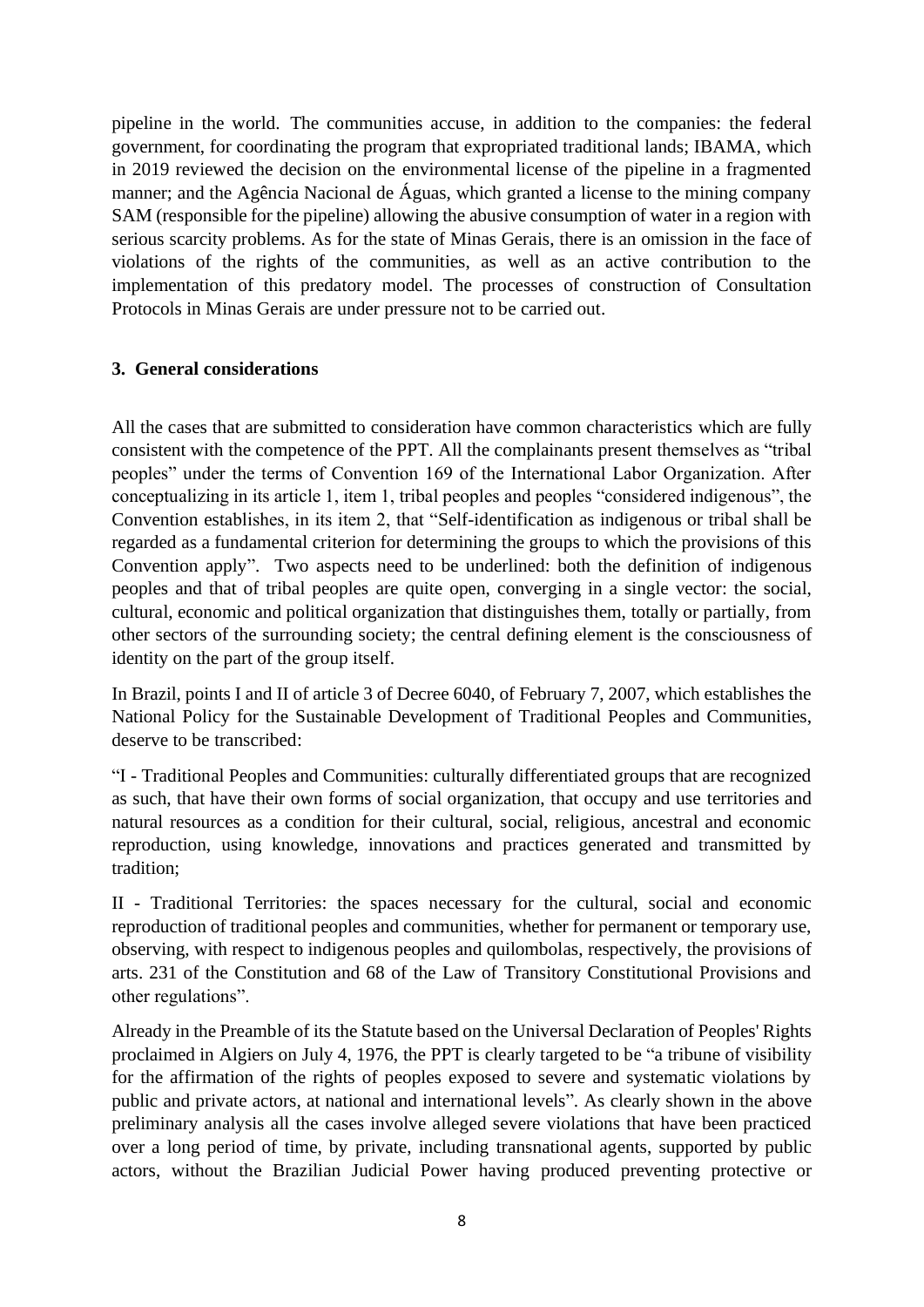comprehensive reparation regimes. The denounced conducts, which will be duly investigated by means of a contradictory procedure, are initially framed in articles 5 (ecological crimes, in particular ecocide provided for in article 5.1) and 6 (economic crimes) of the TPP Statute, both of which can be attributed to the State (art. 9) and companies (art. 10). Article 7 of the PPT Statutes regarding "system crimes" may also apply.

The complaints presented in the indictment must be admitted and processed regularly.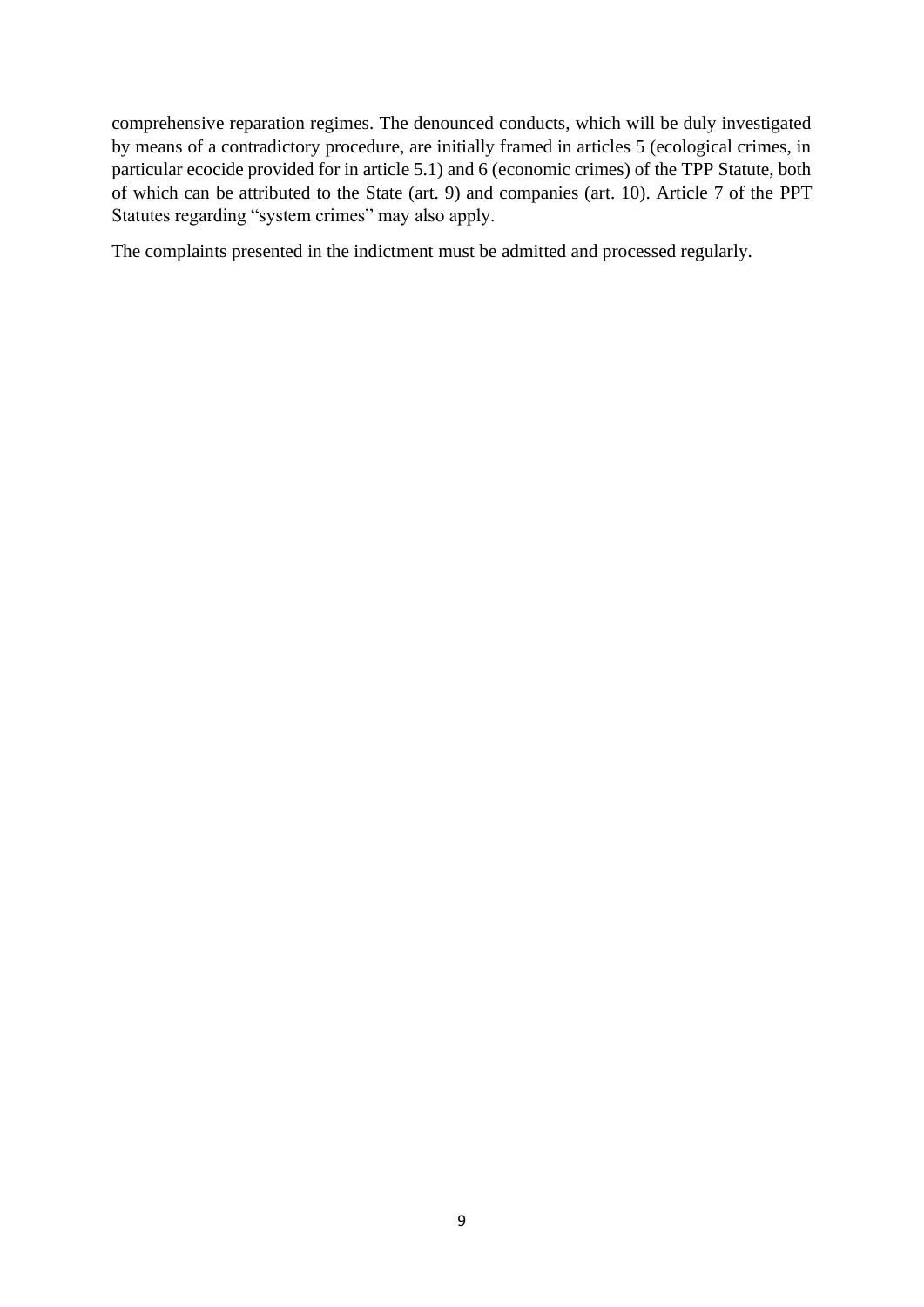*The panel of judges of this thematic session wishes to thank and recognize as a fundamental element of the documentary force the cultural and sacred expressions that allowed us to understand more deeply why the water and land of the Cerrado constitute common goods not only for Brazil, but also for humans and non-humans on the planet, who find in the future of the Cerrado their own guarantee of survival.*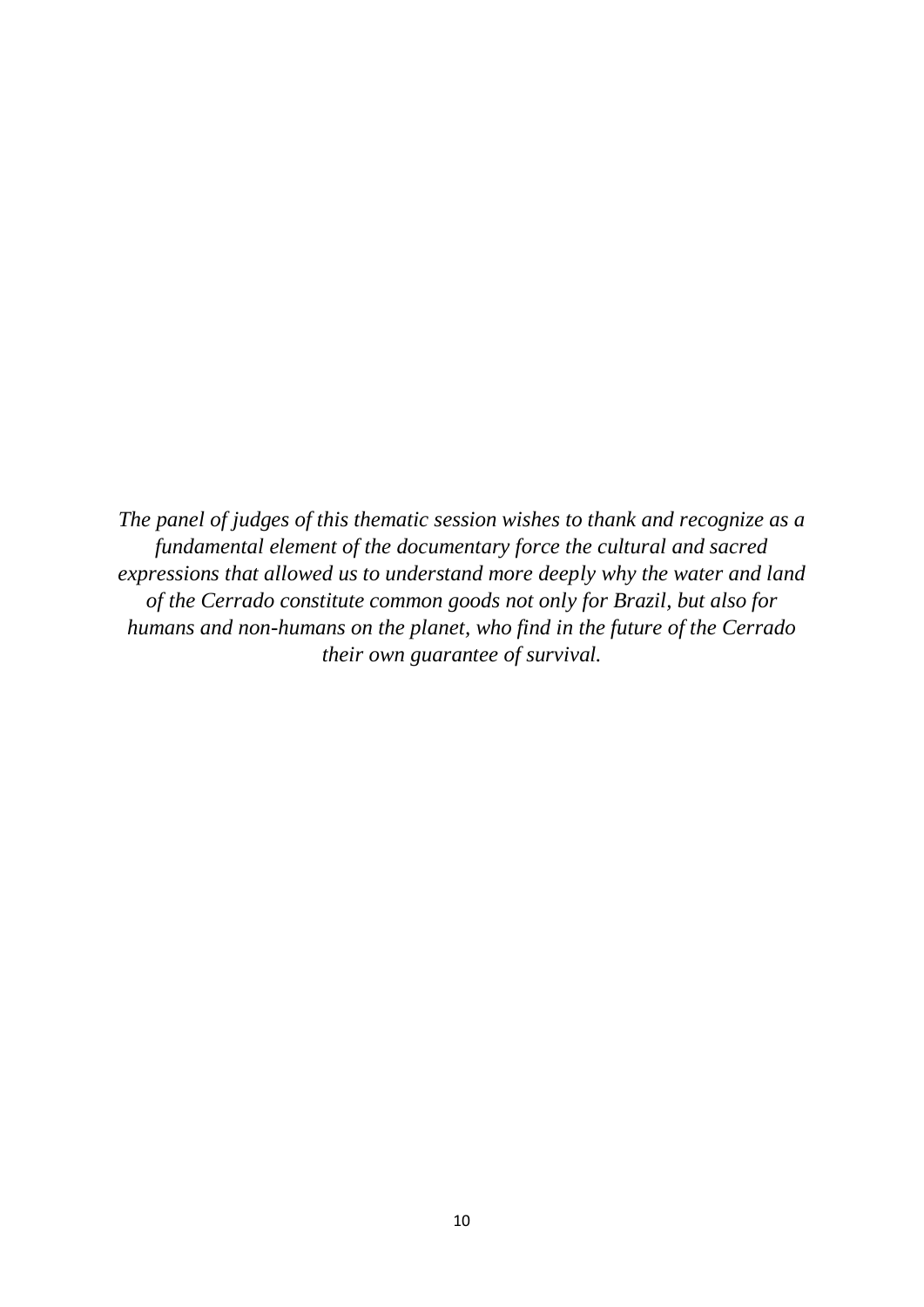#### **PERMANENT PEOPLES' TRIBUNAL**

### **49th SESSION IN DEFENSE OF THE CERRADO TERRITORIES**

Thematic hearing on water (30 /11-01/12/2021) Statement of the panel of judges (10/12/2021)

## **PROGRAM**

## <span id="page-10-0"></span>**Day 1 - Appropriation and depletion of the waters of the Cerrado by agribusiness**

**Date:** 30 November 2021

8:30 am-12:00 pm, Brazil

#### **Cases of day 1:**

• Traditional pastoralist and riverine communities in the Corrente river basin (Cerrado de Bahía) facing irrigated agribusiness in the Gerais

• The indigenous peoples Krahô-Takaywrá and Krahô Kanela in the Araguaia region (Tocantins) facing the Rio Formoso Project

• Veredeiros de Januária in Minas Gerais facing environmental and water degradation driven by companies from the steel / forestry complex

## **Part 1 - Opening (8:30-9:00)**

Opening video

8:30 (5 min) – "Welcome and presentation of the proceedings", Isolete Wichinieski, Comissão Pastoral da Terra (CPT) and Campanha em Defesa do Cerrado

8:35 (7 min) – "The role of thematic hearings in the session on Cerrado and presentation of the members of the panel of judges", Gianni Tognoni, PPT Secretary General

8:45 (10 min) – "Inaugural Artistic Expression - Elegy / lament for the death of the Cerrado rivers", Dominique Faison, on behalf of Colectivo de Fecho do Oeste da Bahia

#### **Part 2 – Presentation of the cases and questions of the panel of judges (9:00-10:40)**

A) 9:00 -10:00 (1 hour) Presentation of the cases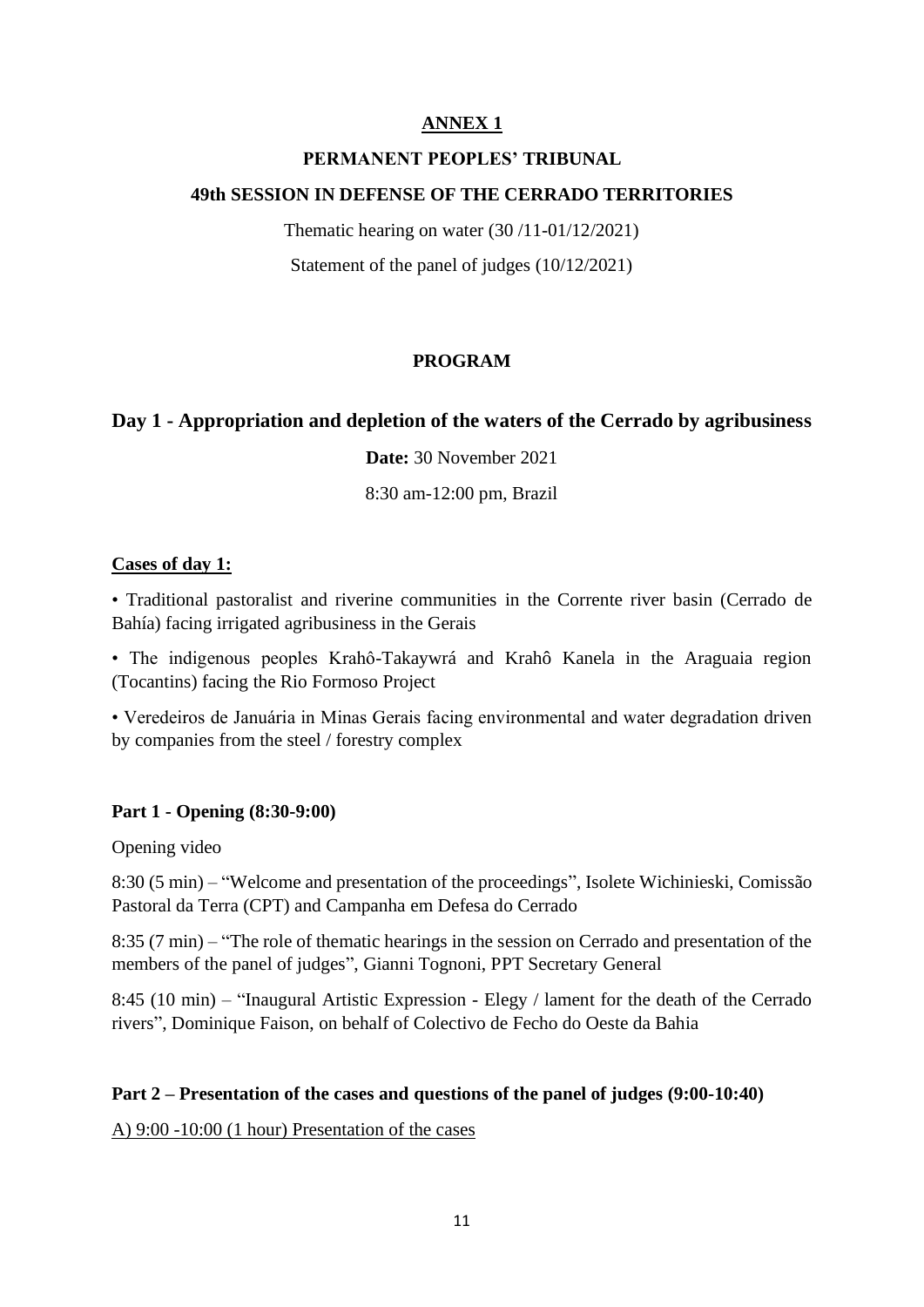(20 min) - "Traditional Fecho de Pasto and Riverine Communities in the Corrente River basin (Cerrado de Bahía) facing irrigated agribusiness in the gerais"

Élia Sodré do Nascimento, Jamilton Magalhães, Marcos Rogério Beltrão and Mauricio Correia, from the Associação de Advogados / as de Trabalhadores / as Rurais no Estado da Bahia  $(AATR / BA)$ 

(20 min) - "Krahô-Takaywrá and Krahô Kanela indigenous peoples in the Araguaia region (Tocantins) facing the Rio Formoso Project"

Davi Cramõc Krahô, Renato Pymcrê Pityj Cruz Lima Krahô, Wagner Krahô-kanela

(20 min) - "Veredeiros de Januária facing environmental and water degradation promoted by companies of the steel / forestry complex"

Jaime Alves and Breno Trindade, PhD student at the University of Brasilia (UNB) and collaborator of the veredeiras communities of Januária and Carlos Alberto Dayrell, from the Center for Alternative Agriculture of the North of Minas (CAA)

B) 10:00-10:40 (40 min) Questions from the panel of judges and answers from the representatives of the cases

# **Part 3 – Questions of the panel of judges to the Prosecutor and the Representative of the judicial system, and closing of the hearing(10:40-12:00)**

10: 40-11: 00 (20 min) - "General comments of the Prosecutor", Carlos Walter Porto-Gonçalves, professor of the Interdisciplinary Program of Human Sciences of the Federal University of Santa Catarina

11: 00-11: 20 (20 min) - "Representative of the judicial system", Luciana Khoury, prosecutor of justice in Bahia, substitute in the regional environmental prosecutor's office of Bom Jesus da Lapa (BA)

11: 20-11: 50 (30 min) - "Questions and answers"

(11: 50-12: 00) - "Closing mystique", Veredeiros de Januária from Northern Minas Gerais

\*\*\*

# **Day 2 - Appropriation and contamination of the waters of the Cerrado by mining industries**

**Date:** 1 December 2021

 $8:30-12:00$ 

## **Cases of day 2:**

• Cachoeira do Choro riverine community in Minas Gerais facing the contamination of the river with waste from the broken dam of Vale S.A. in Brumadinho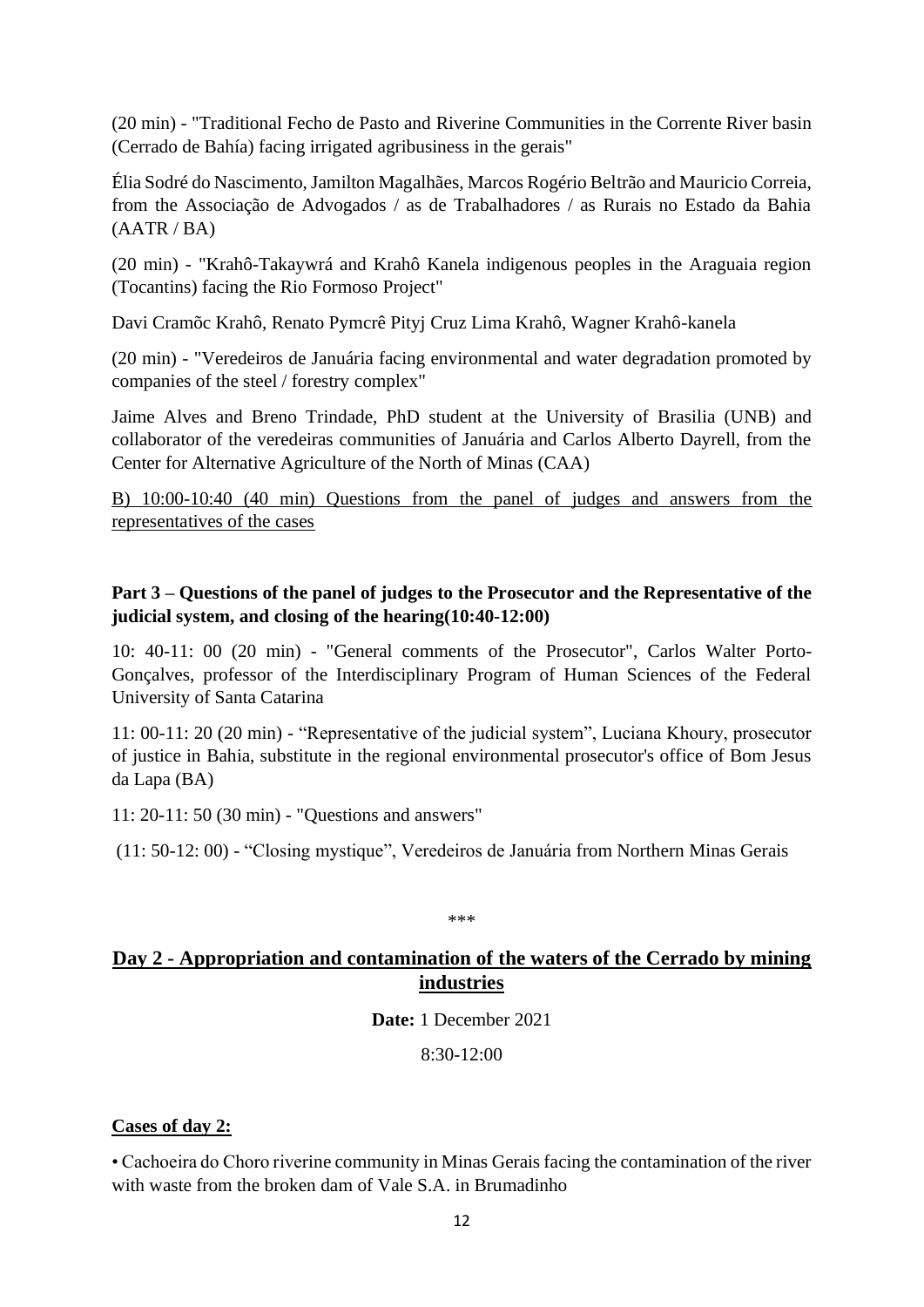• Geraizera communities of Vale das Cancelas, in Minas Gerais, facing the threat of the waste dump and the mining pipeline

• Peasant community of Macaúba in Goiás facing contamination from the niobium and phosphate mining projects of the Mosaic Fertilizantes company and the China Molybdenum Company-CMOC

### **Part 1 - Opening (8:30-9:00)**

8:30 (5 min) – "Welcome and presentation of the proceedings", Leila Lemes, Comissão Pastoral da Terra (CPT) and Campanha em Defesa do Cerrado

8:35 (7 min) – "Welcome and presentation of the panel of judges", Simona Fraudatario, coordinator of the PPT

8:45 (10 min) – "Inaugural artistic epxression", Antônio Baiano, popular artist, advisor to the CEBs and CEBI

#### **Part 2 - Presentation of the cases and questions of the panel of judges (9:00-10:40)**

A) 9:00 -10: 00 (1 hour) Presentation of the cases

(20 min) - "Cachoeira do Choro riverine community facing the contamination of the river with waste from the broken dam of Vale S.A. in Brumadinho

Geneci Cristina Barrozo, Eliana Marques Barros and Ester Souza

(20 min) - "Geraizeira communities of Vale das Cancelas in Minas Gerais facing threat of waste dump and the pipeline"

Adair Pereira de Almeida, Carmen Dolores Gouveia, Marlene Ribeiro de Souza and Layza Queiroz Santos, from the Margarida Alves Collective of Assessoria Popular

(20 min) - "Macaúba peasant community facing contamination from niobium and phosphate mining companies by Mosaic Fertilizers and China Molybdenum Company CMOC"

Maria Isabel de Oliveira Borges, Edimar Borges da Silva, Luiza Virginia Duarte, José Borges and Marcelo Mendonça from the Federal University of Goiás.

B) 10:00-10:40 (40 min) Questions from the panel of judges and answers from the representatives of the cases

# **Part 3- Questions of the panel of judges to the Rapporteur of the Prosecutor's Office, the Representative of the Justice System, and closing of the hearing(10: 40-12: 00)**

10: 40-11: 00 (20 min) - "General comments of the Rapporteur of the Accusation", Ricardo Assis Gonçalves, professor at the State University of Goiás and researcher of the POEMAS Group-Group of Politics, Economy, Mining, Environment and Society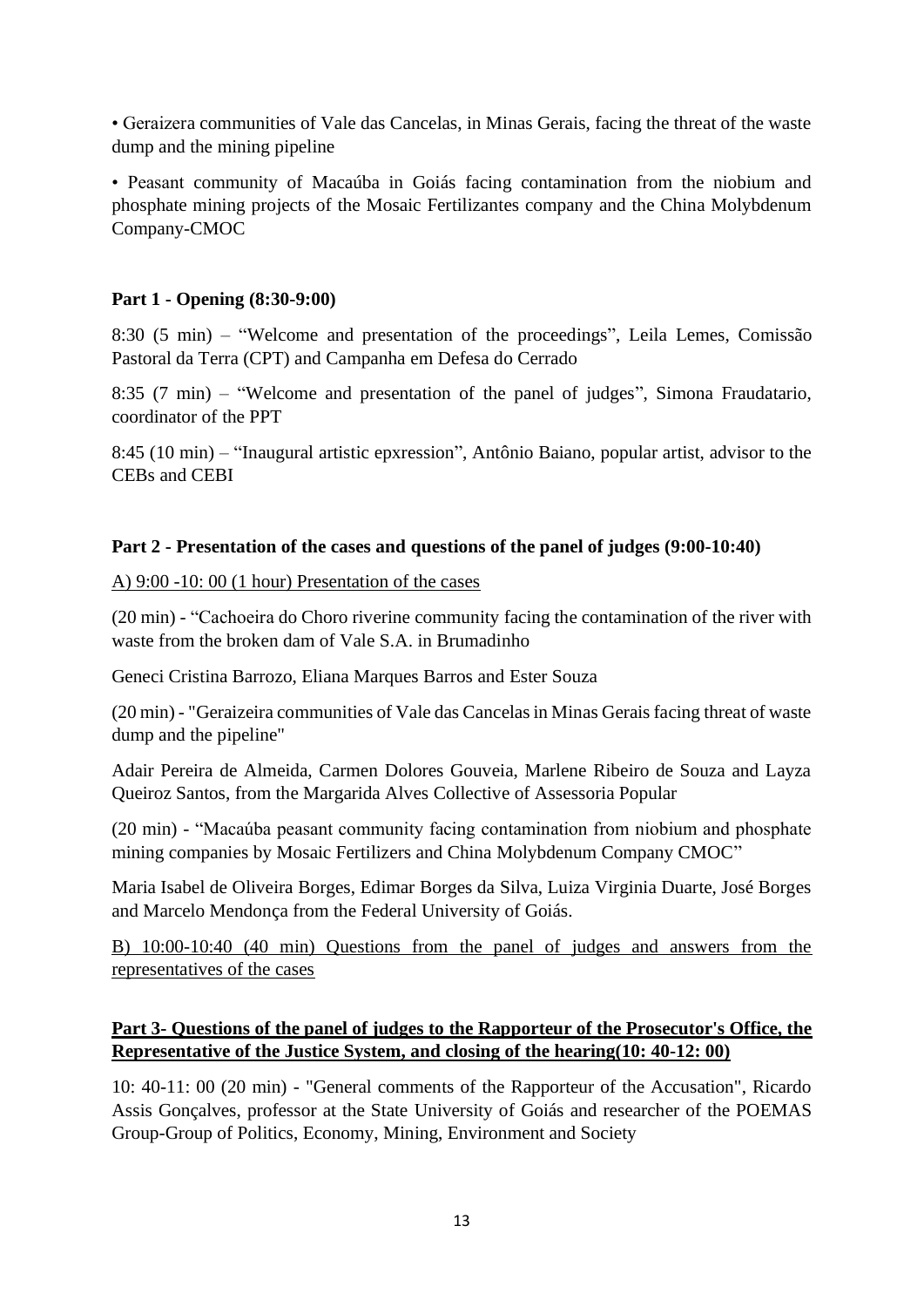11: 00-11: 20 (20 min) - "Representative of the judicial system", Ana Cláudia da Silva Alexandre Storch, Public Defender of the state of Minas Gerais

11: 20-11: 50 (30 min) - "Questions and answers"

- "Final considerations of the Permanent Peoples' Tribunal". Gianni Tognoni, Secretary General of the PPT

(11: 50-12: 00) - "Closing Mystique", Sister Etelvina Arruda, Comissão Pastoral da Terra (CPT)

**\*\*\***

#### **Day 3 – Statement of the panel of judges on the thematic hearing on water**

**Date:** 10 December 2021

14:00-15:00

(20 min) – "Synthesis of the two days of Hearings", Maiana Maia, FASE and Campanha em Defesa do Cerrado

"Statement of the panel of judges of the Permanent Peoples' Tribunal, thematic hearing on water of the session in Defense of the Cerrado Territories"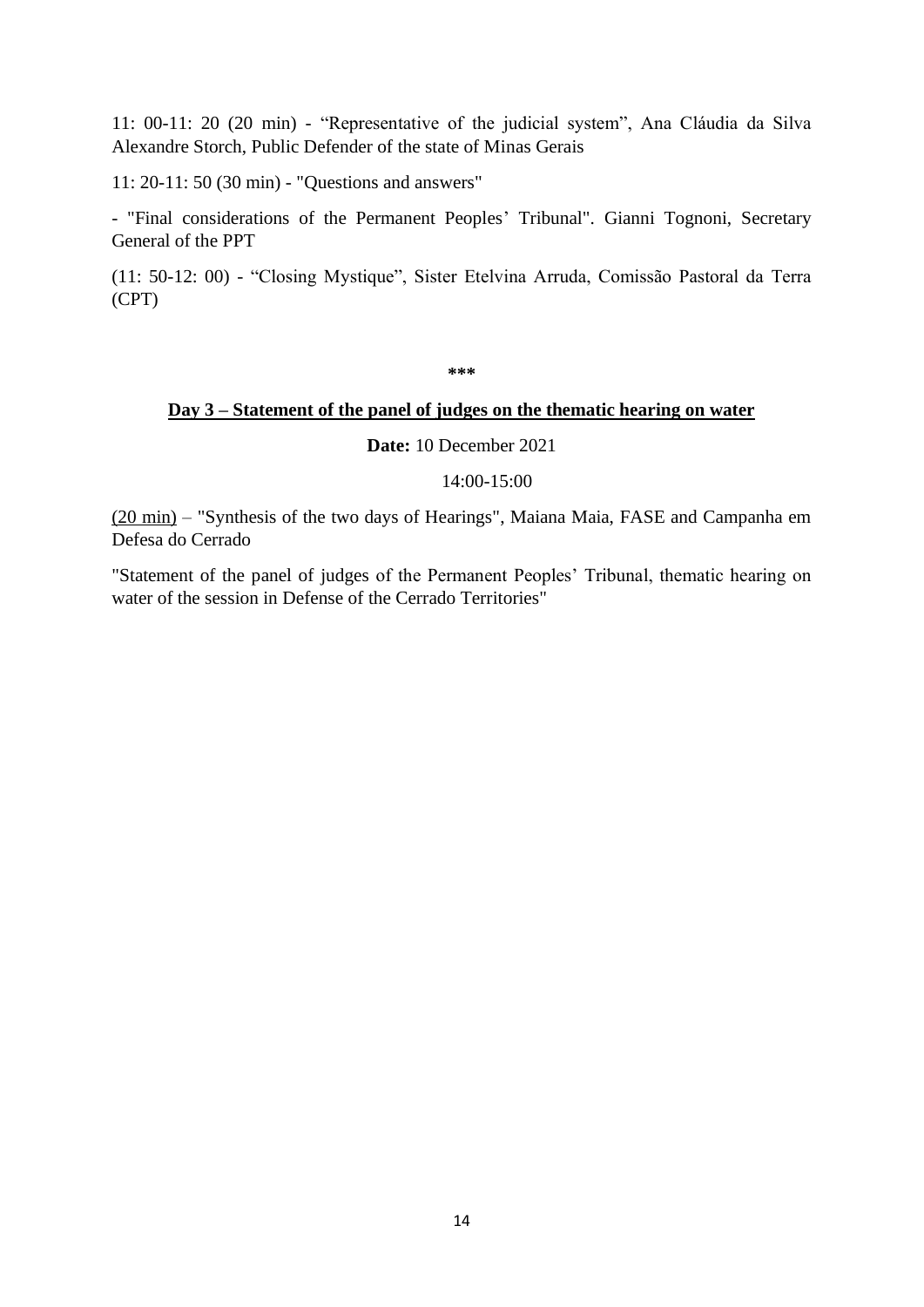# **PANEL OF JUDGES**

#### **Antoni Pigrau Solé**

Professor of Public International Law at the Rovira i Virgili University of Tarragona. He has been director of the Tarragona Center for Environmental Law Studies (CEDAT) since December 2007, and director of the Catalan Journal of Environmental Law since 2009. Coordinator of the research group "Territory, Citizenship and Sustainability", recognized by the government of Catalonia. He is a member of the Permanent Peoples' Tribunal.

#### **Deborah Macedo Duprat by Britto Pereira**

Graduated in Law from the University of Brasilia (UNB), she was Attorney General from 1987 to 2020; Deputy Attorney General since 2009; Vice-Deputy Attorney General of the Republic from 2009 to 2013, having held the interim position of Attorney General in 2009, when she acted in defense of the rights to freedom of expression related to Cannabis Sativa, the right to abortion, against the illegal appropriation of public lands (grilagem) and for homo-affective marriage. Widely recognized as a human rights defender, she chaired the Sixth Chamber of the Federal Public Ministry (MPF), which deals with the rights of indigenous peoples and traditional peoples and communities. Represented the MPF in the National Human Rights Council and the Federal Attorney for Citizen Rights.

#### **Dom José Valdeci Santos Mendes**

Dom Valdeci is a Brazilian Catholic bishop. He is the third bishop of the Diocese of Brejo, Maranhão. In 2019, he was elected president of the Commission for Liberating Social Action of the National Conference of Bishops of Brazil, a term that will end in 2023. He also serves as president of the Pastoral Council of Fishermen (CPP). During the process of listening to the Synod for the Amazon, Dom José Valdeci promoted two meetings aimed at the traditional populations of the region. In a first opportunity, he brought together fishermen from Amapá, Pará and Maranhão to study the preparatory document and answer the Synod questionnaire. At the beginning of 2019, he encouraged the Quilombola groups of Maranhão to also contribute to the reflections of the Synod, whose theme was "New paths for the Church and for an integral ecology."

#### **Eliane Brum**

Gaucha, born in 1966 in the municipality of Ijuí, in the state of Rio Grande do Sul, Eliane Brum is a journalist, writer and documentarian. Since 2018 she has maintained a fortnightly column in the printed newspaper El País, in Madrid. She is also a contributor to the British newspaper The Guardian and other European newspapers and magazines. She has won more than 40 national and international reporting awards, such as Esso, Vladimir Herzog, Ayrton Senna, Líbero Badaró, the Inter-American Press Association and the King of Spain. In 2008 she received the UN Special Press Trophy, "for everything he has done and has been doing in defense of Justice and Democracy." She was recognized three times, in a category vote, with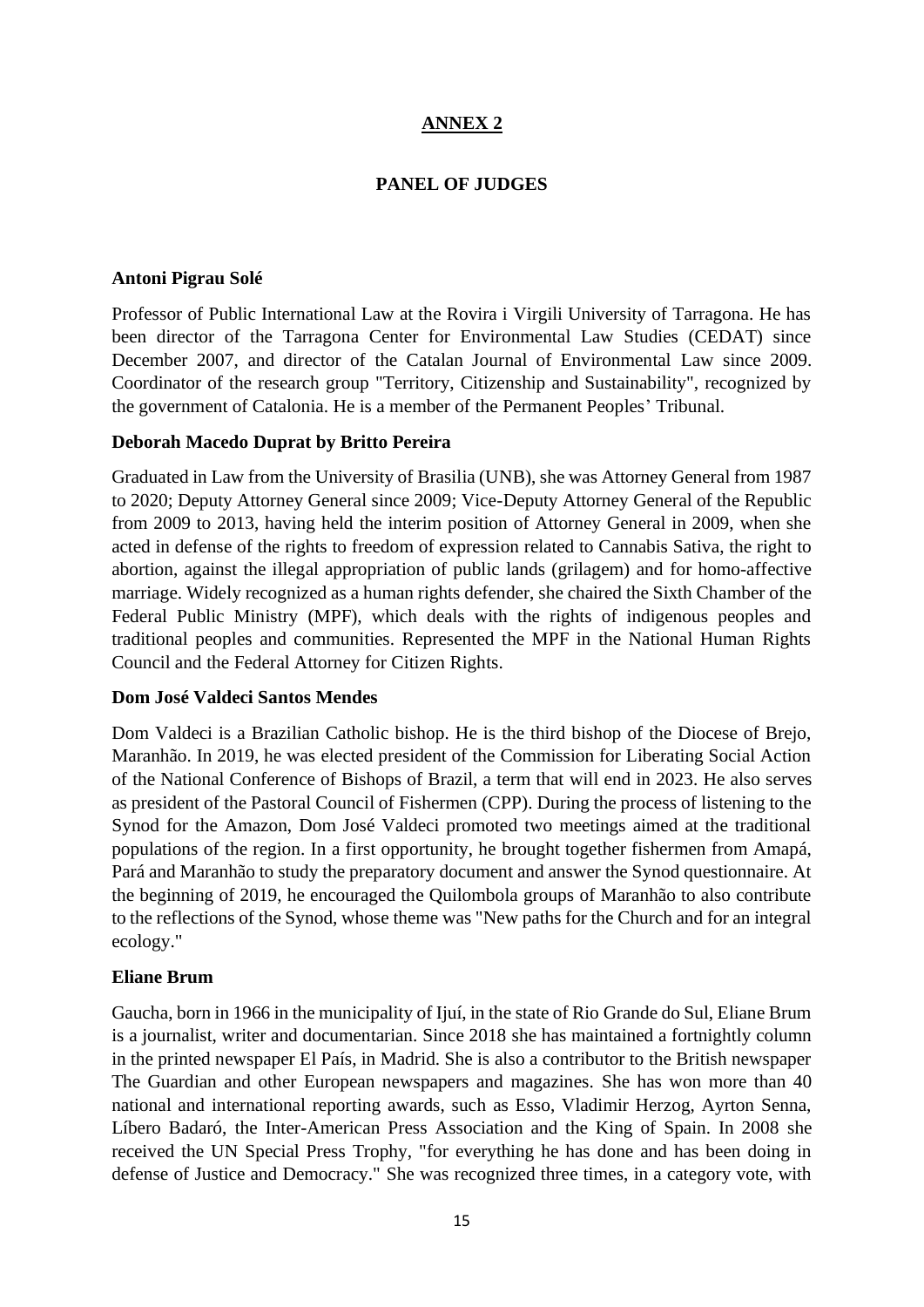the Comunique-se Award. She won the Woman Journalism Trophy five times. On three occasions she received the Cooperifa Award "for helping, with his actions, to build a better periphery to live in", and the Orilaxé Award, from the AfroReggae group, awarded to people and entities that with their work have managed to "change reality, improving the quality of life of people and the planet".

# **Philippe Texier**

Philippe Texier, president of the Permanent Peoples' Tribunal, is an honorary judge of the French Court of Cassation. He was also a member of the Committee on Economic, Social and Cultural Rights of the United Nations High Commissioner for Human Rights from 1987 to 2008, and its president from 2008 to 2009. In addition, he was director of the Human Rights Division of the Mission of the UN in El Salvador (ONUSAL), from 1991 to 1992, and an independent specialist for the Human Rights Commission in Haiti from 1988 to 1990.

# **Enrique Leff**

Enrique Leff is a Mexican environmental sociologist who works in the areas of Political Ecology, Epistemology and Environmental Philosophy, Ecological Economics, and Environmental Education. Doctor in Development Economics from the Sorbonne; From 1986 to 2008 he was coordinator of the Environmental Training Network for Latin America and the Caribbean of UNEP (United Nations Environment Program). Leff is a professor of Political Ecology and Environmental Policy at UNAM (National Autonomous University of Mexico). He is considered one of the main environmental thinkers in Latin America.

## **Rosa Acevedo Marín**

Rosa Elizabeth Acevedo Marín, Venezuelan. Graduated in Sociology from the Central University of Venezuela, Doctor in History and Civilization from the École des Hautes Études en Sciences Sociales, Paris, France; postdoctoral studies at the Université de Québec in Montreal, Canada, and at the Institut des Hautes Études de l'Amérique Latine (IHEAL), France. She is currently a professor at the Federal University of Pará, linked to the Graduate Program in Sustainable Development in the Humid Tropics (PPGDSTU), at the Nucleo de Altos Estudios Amazónicos (NAEA), and the Graduate Program in Anthropology (PPGA). She collaborates in the Postgraduate Program in Social and Political Cartography of the Amazon, at the State University of Maranhão (UEMA).

## **Silvia Ribeiro**

Born in Uruguay and living in Mexico for two decades, Silvia Ribeiro is a journalist, researcher and director for Latin America of the international organization Grupo de Acción sobre Erosión, Tecnología y Concentración (Grupo ETC), an independent research organization based in Canada and with consultative status in the United Nations (UN). Silvia researches and writes on issues of food sovereignty, biological and cultural diversity, biosecurity, intellectual property, corporate contexts, environmental and health impacts of transgenics. She also researches and writes about the contact and impact of other technological proposals, such as new biotechnologies, synthetic biology, nanotechnology and geoengineering. She has produced more than 400 articles and contributed chapters to various books, including the recent "Pluriverso: Um dicionário de POS-desenvolvimento" (2019) and "Geoengenharia: a grande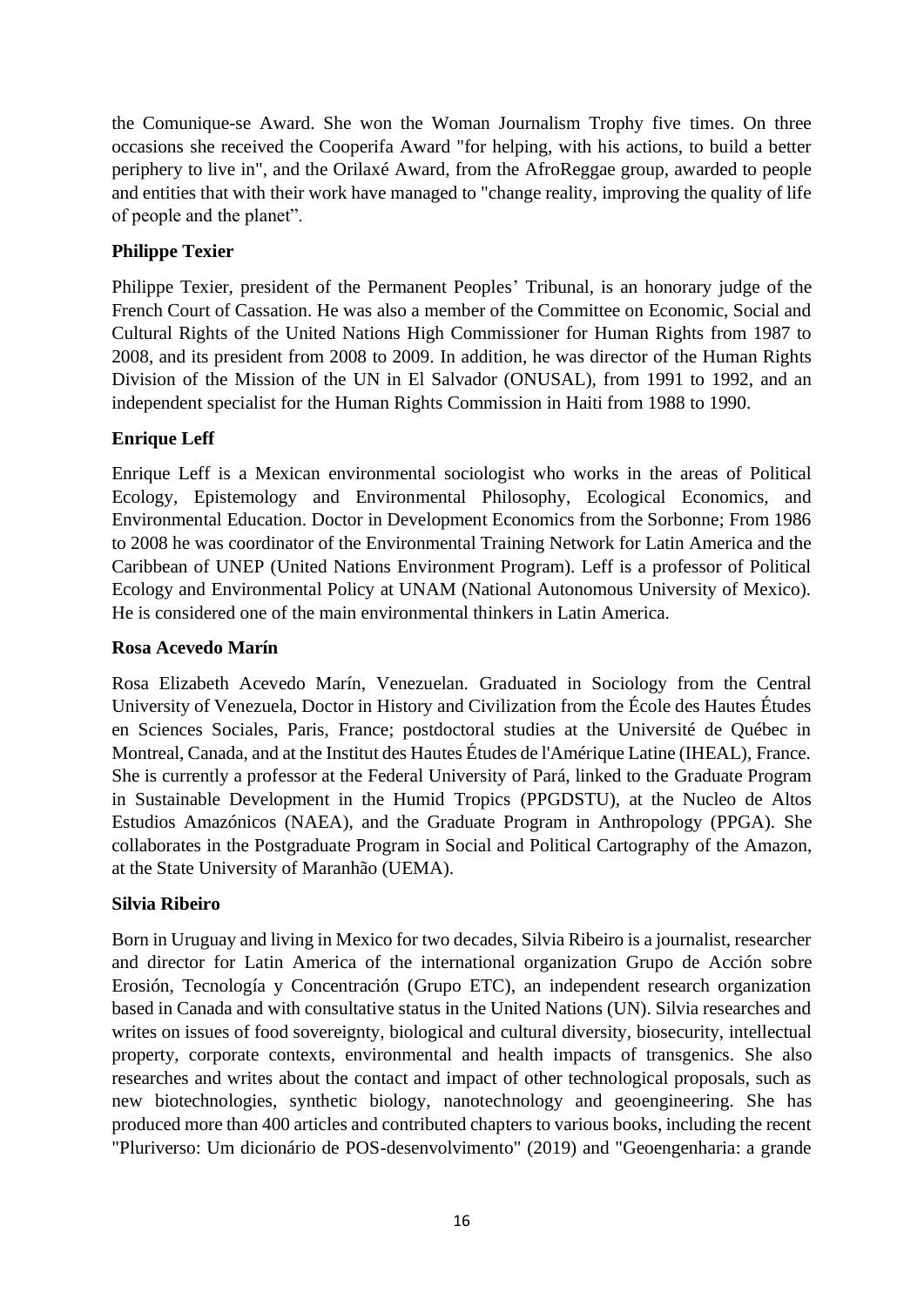fraude climatática" (2019). In 2020 she published the book "Corn, transgenics and transnationals".

## **Teresa Almeida Cravo**

Teresa Almeida Cravo is an assistant professor of International Relations at the Faculty of Economics at the University of Coimbra and a researcher at the Center for Social Studies. She is currently head of the International Relations Department and Coordinator of the International Relations Degree at the University of Coimbra. She has a Ph.D. from the Department of Politics and International Studies at the University of Cambridge. In recent years, Teresa has been a visiting professor at the Center for African Studies at the University of Oxford and at the University of Westminster (both in the UK); at Monash University, Australia, and visiting predoctoral and later associate professor at the John F. Kennedy School of Government, Harvard University. Her research topics include peace and violence, security and development, global interventionism and foreign policy, particularly in the Portuguese-speaking context.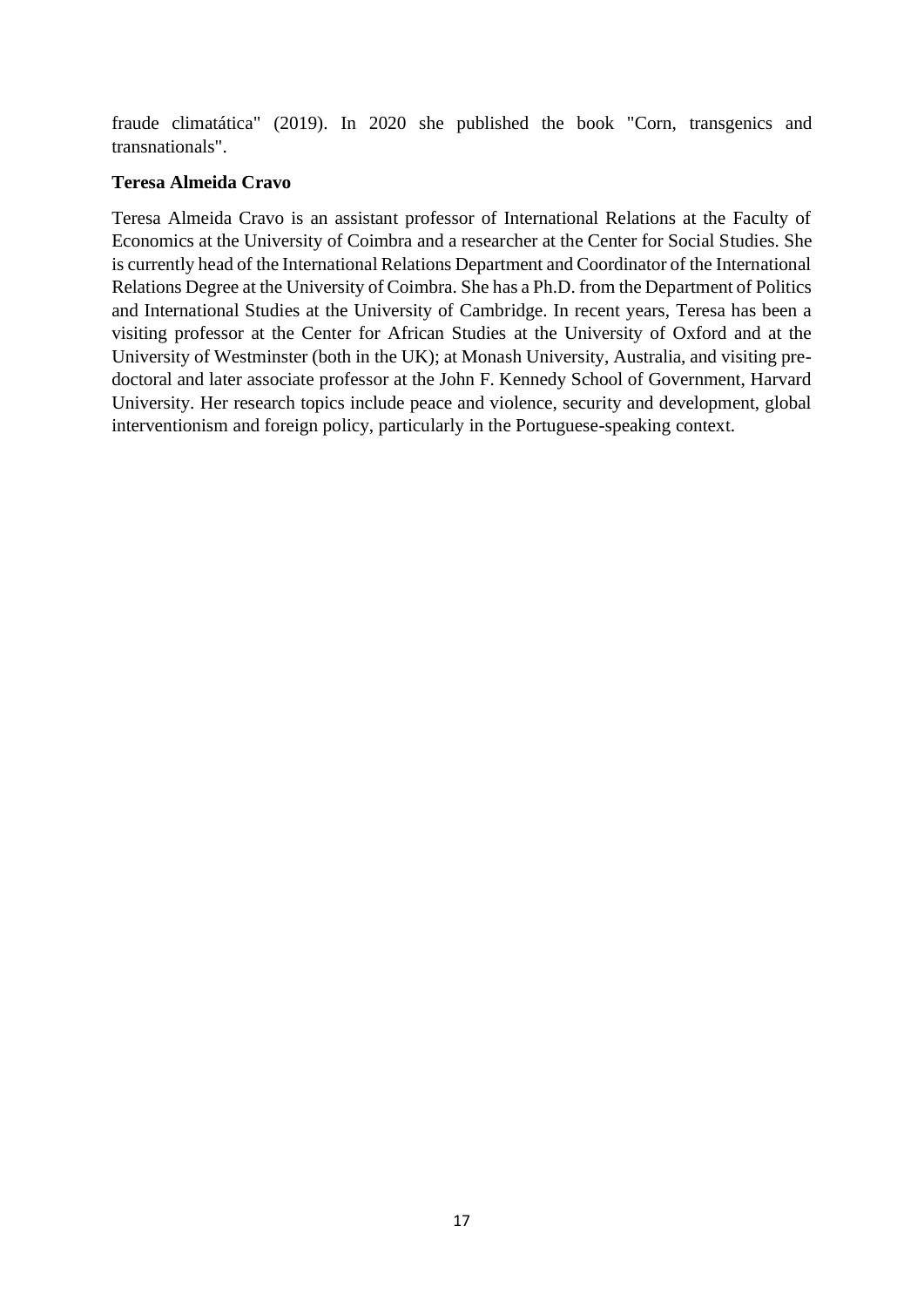### **REQUESTING ORGANIZATIONS**

<span id="page-17-0"></span>The session in Defense of the Cerrado Territories was requested by the Campanha em Defensa do Cerrado which is composed by the following groups and organizations:

- 1. 10envolvimento-Associação de Promoção do Desenvolvimento Solidário e Sustentável
- 2. AATR-Associação de Advogados de Trabalhadores Rurais
- 3. ABA-Associação Brasileira de Agroecologia
- 4. ACESA-Associação Comunitária de Educação em Saúde e Agricultura
- 5. ACEVER-Associação das Comunidades Veredeiras
- 6. ActionAid Brasil
- 7. AGB-Associação dos Geógrafos Brasileiros
- 8. ANA-Articulação Nacional de Agroecologia
- 9. ANQ-Articulação Nacional dos Quilombos
- 10. APA-TO- Alternativas para Pequena Agricultura no Tocantins
- 11. Apib-Articulação dos Povos Indígenas do Brasil
- 12. Articulação Pacari Raizeiras do Cerrado
- 13. Articulação Rosalino do Norte de Minas
- 14. Associação Agroecológica Tijupá
- 15. ATA-Articulação Tocantinense de Agroecologia
- 16. CAA-Centro de Agricultura Alternativa do Norte de Minas
- 17. Campanha Permanente contra os Agrotóxicos e pela Vida
- 18. Cáritas
- 19. CEBI-Centro de Estudos Bíblicos
- 20. CESE-Coordenadoria Ecumênica de Serviço
- 21. CIMI-Conselho Indigenista Missionário
- 22. CNBB-Conferência Nacional dos Bispos do Brasil
- 23. COEQTO-Coordenação Estadual das Comunidades Quilombolas do Tocantins
- 24. Coletivo de Fundos e Fechos de Pasto do Oeste da Bahia
- 25. Coletivo Margarida Alves de Assessoria Popular
- 26. Comissão em Defesa dos Direitos das Comunidades Extrativistas (Codecex)
- 27. CONAQ-Coordenação Nacional de Articulação das Comunidades Negras Rurais Quilombolas
- 28. CPP-Conselho Pastoral dos Pescadores
- 29. CONTAG-Confederação Nacional dos Trabalhadores na Agricultura
- 30. CPT-Comissão Pastoral da Terra
- 31. FASE-Federação de Órgãos para Assistência Social e Educacional
- 32. FBSSAN Fórum Brasileiro de Soberania e Segurança Alimentar e Nutricional
- 33. Fian Brasil Organização pelo Direito Humano à Alimentação e à Nutrição
- 34. GRAIN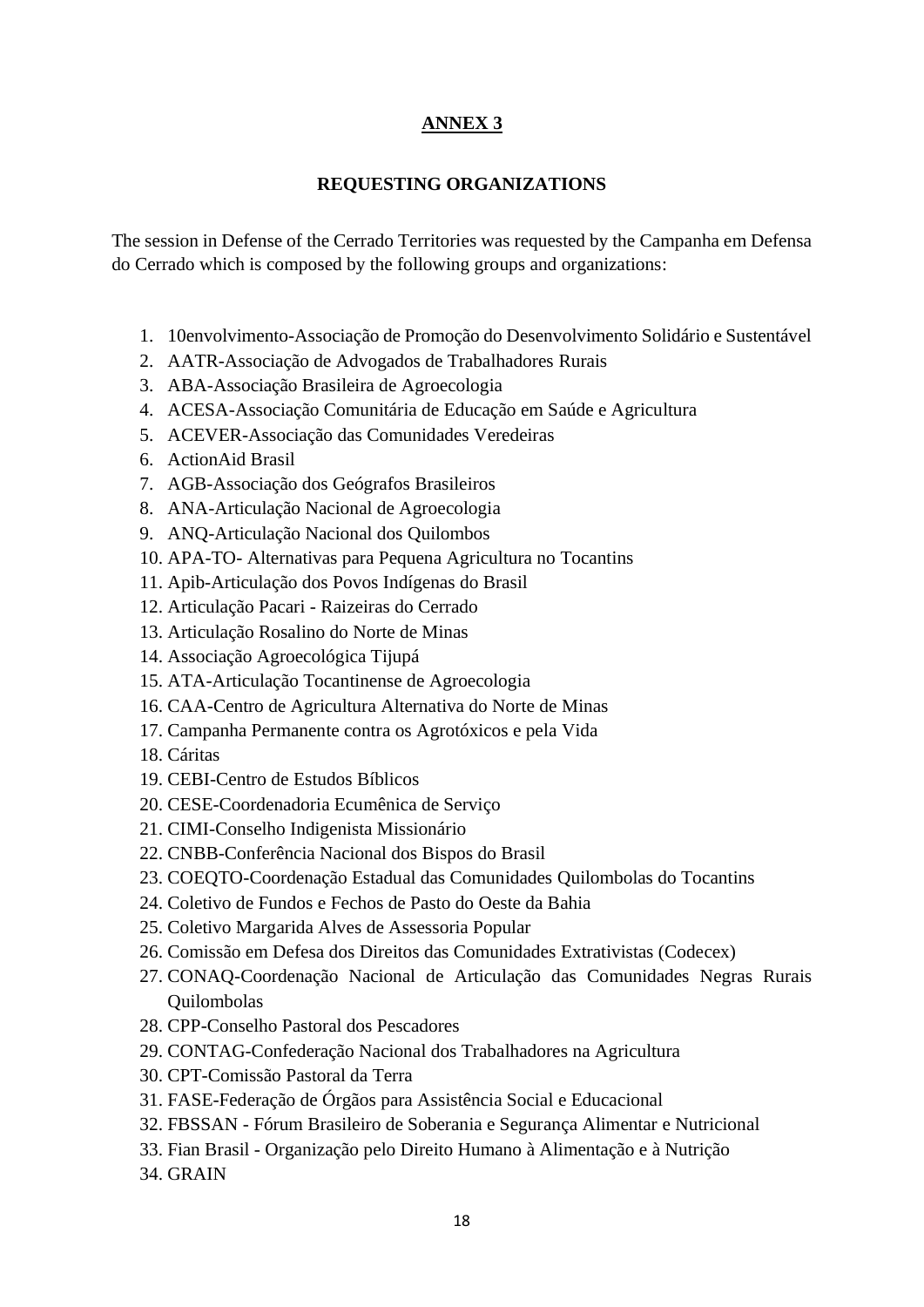- 35. Grupo Carta de Belém
- 36. GEMAP-Grupo de Estudos sobre Mudanças Sociais, Agronegócio e Políticas Públicas
- 37. GEDMMA-Grupo de Estudos: Desenvolvimento, Modernidade e Meio Ambiente
- 38. Grupo de Pesquisa ReExisTerra-Resistências e Reexistencias na Terra
- 39. GWATÁ-Núcleo de Agroecologia e Educação Ambiental de la Universidade Estadual de Goiás
- 40. ISPN-Instituto Sociedade, População e Natureza
- 41. MIQCB-Movimento Interestadual das Quebradeiras de Coco Babaçu
- 42. MMC-Movimento de Mulheres Camponesas
- 43. MOPIC-Mobilização Povos indígenas do Cerrado
- 44. MOQUIBOM-Movimento Quilombola do Maranhão
- 45. MPA-Movimento dos Pequenos Agricultores
- 46. MPP-Movimento de Pescadores e Pescadoras Artesanais do Brasil
- 47. NERA-Núcleo de Estudos e Pesquisas em Questões Agrárias e Rurais
- 48. Pempxà-Associação União das Aldeias Apinajé
- 49. RAMA-Rede de Agroecologia do Maranhão
- 50. Rede Cerrado
- 51. Rede Social de Justiça e Direitos Humanos
- 52. RedeSSAN-Rede de Mulheres Negras para Soberania e Segurança Alimentar e Nutricional
- 53. Retireiras do Araguaia
- 54. Serviço Pastoral dos Migrantes
- 55. Terra de Direitos
- 56. Via Campesina Brasil